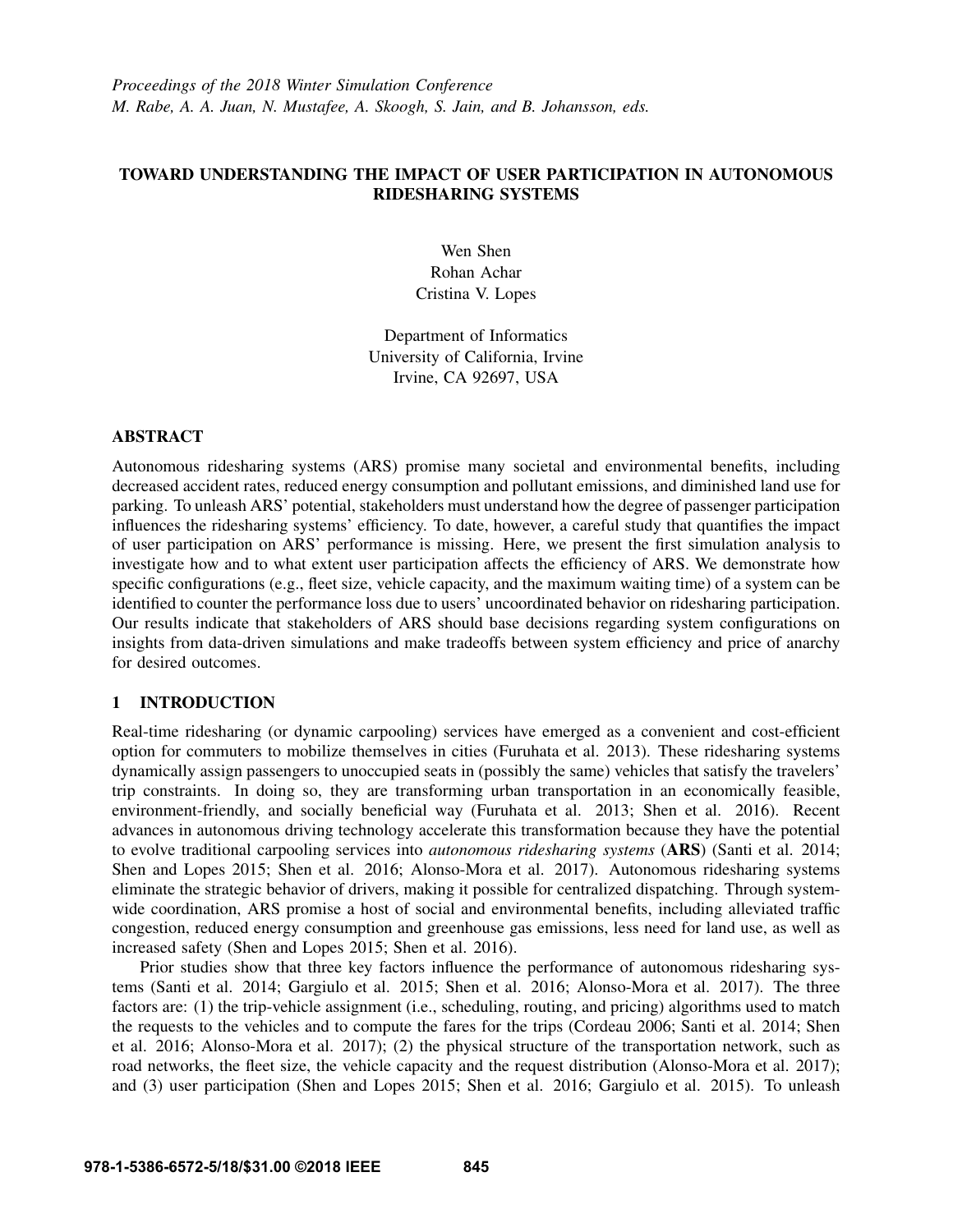ARS' potential, it is important for the stakeholders to understand how these factors influence the systems' performance (Shen and Lopes 2015; Gargiulo et al. 2015; Alonso-Mora et al. 2017).

Despite much research on ridesharing, most of them focus on the dynamic assignment problem and the network infrastructure (Cordeau 2006; Santos and Xavier 2013; Shen et al. 2016; Santi et al. 2014; Alonso-Mora et al. 2017). On the one hand, stakeholders of ARS might not be able to implement efficient policies to regulate the systems for societal benefits without knowing how users' individual behavior influences the systems' efficiency Shen et al. (2017). On the other hand, little attention has been paid to understanding how passengers' uncoordinated behavior on deciding whether to opt in ridesharing or not affects the systems' performance (e.g., total operational cost). However, passengers are likely to opt out of shared rides due to a variety of concerns, including privacy, quality of service, reputation and trust Shen et al. (2016). It remains unknown that to what extent such uncoordinated behavior on ridesharing participation diminishes the efficiency of ARS.

To fill the gap, we present the first simulation analysis to quantify the impact of user participation on the efficiency of autonomous ridesharing systems with different configurations. Our work advances the state of the art in the following ways:

- We describe a modular, agent-based platform, called *SpaceTime for Autonomous Ridesharing Systems* (STARS), for simulating large-scale autonomous ridesharing systems.
- We conducted extensive experiments on the STARS platform with 96 different sets of system configurations using the travel demand information extracted from the New York City Taxi trip public data. Experimental results demonstrate that tradeoffs between system efficiency and the price of anarchy are necessary and are typically viable in order to achieve desired outcomes.

## 2 SIMULATING AUTONOMOUS RIDESHARING SYSTEMS

This section discusses methods for solving the trip-vehicle assignment problem, and approaches for modeling users' choice of ridesharing participation.

#### 2.1 Trip-Vehicle Assignment

Traditional algorithms (e.g., the branch-and-cut algorithm (Cordeau 2006), and the annealing meta-heuristic algorithm (Braekers et al. 2014)) for the trip-vehicle assignment problem usually suffer scalability problems and are not applicable to large ridesharing systems that have thousands of vehicles, requests, and streets. This is primarily due to the large search space and the spatial-temporal constraints in the dynamic ridesharing problem (Furuhata et al. 2013; Alonso-Mora et al. 2017).

Recently, Alonso-Mora et al. (2017) extended the static shareability network model by Santi et al. (2014) to dynamic ridesharing with high-capacity vehicles (serving up to ten passengers at the same time). They introduced an anytime algorithm that can compute optimal solutions to the trip-vehicle assignment for large-scale ridesharing systems in real time (Alonso-Mora et al. 2017). The method consists of the following three steps: generating the *request-vehicle* (RV) graph, generating the *request-trip-vehicle* (RTV) graph, and computing the optimal assignment. The anytime approach also runs a load rebalancing process to redistribute the idle vehicles to pick up unassigned requests.

The STARS platform in our work utilizes the anytime algorithm to allow simulating real-time operations of city-scale ridesharing systems.

#### 2.2 Modeling User Participation

In our work, we used *Price of Anarchy* (PoA) (Roughgarden 2005) as the indicator to quantify the extent to which passengers' uncoordinated behavior of ridesharing participation diminishes ARS' performance. The is because price of anarchy has been used as a measure to quantify how the efficiency of a system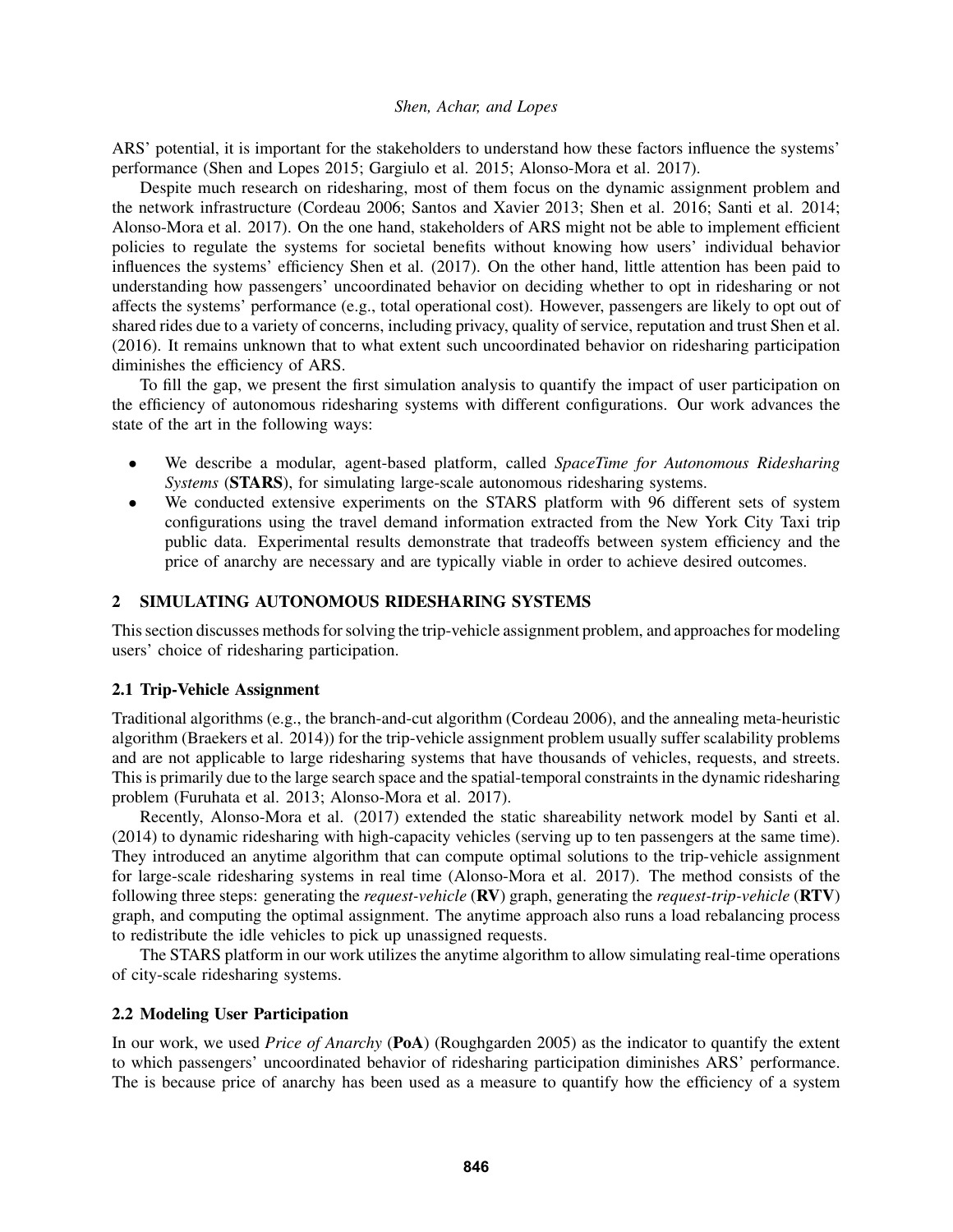degrades due to uncoordinated behavior of its agents in many areas, including transportation systems (Youn et al. 2008), smart buildings and power grids (Shen et al. 2017).

We take a data-driven approach to compute the price of anarchy. Specifically, we select different portions of the passengers as participants, and the rest of the population as non-participating riders. We assume that each of the selected choice profiles follows a stochastic user equilibrium (Daganzo and Sheffi 1977): no user believes she can improve her utility by unilaterally changing her decision on whether to participate to not. This assumption allows us to model passengers' choice behavior based on real-world data instances rather than synthesized samples. Similar assumptions are also made in literature (Youn et al. 2008).

## 3 SIMULATION PLATFORM

In this section, we describe the *SpaceTime for Autonomous Ridesharing Systems* (STARS) simulation platform. We first introduce the basic design of STARS and then discuss details of its implementation.

## 3.1 System Design

STARS is a multi-agent simulation platform on top of a simulation framework called *Spacetime* (Valadares et al. 2016; Lopes et al. 2017). Spacetime follows a proof-of-concept paradigm called *Predicate Collection Classes* (PCCs) (Lopes et al. 2017) to increase modularity. The design of STARS consists of five aspects: *frame*, *time flow*, *data flow control*, *data model*, and *data store*. In STARS (See Figure 1a), applications compute within a both computational space-constrained and time-constrained frames. That is, these applications operate in an environment with a fixed portion of the shared data during a fixed period of time. The locally modified data may be pushed back to the shared data store at the end of each time step. Pulling data from and pushing data to the data store is done declaratively using two small domain-specific languages: one is for handling sets of objects used for specifying numerical operations on data sets, and the other is for controlling the directions and permissions of data flow.

In the original design of Spacetime, each application is encapsulated and is independent of each other (Valadares et al. 2016; Lopes et al. 2017). However, multi-agent simulations typically require interactions between different applications (agents) (Macal and North 2010). Different from Spacetime, STARS enables communications between different applications on top of each individual application component. The communications between the interacting applications also follow a chronological order (i.e., arranged in order by time). With a dedicated modular design, the STARS platform supports complex, scalable simulations in a distributed, or multicore environment, making it a good fit for autonomous ridesharing simulations.

## 3.2 Platform Implementation

We next report the implementation details of the STARS platform. STARS comprises five simulation components: the *request generating component* that reads requests from raw data, the *request updating component* that refreshes the status of requests, the *vehicle updating component* that initializes vehicles and updates vehicle status, the *data logging component* that records the state of the ridesharing sytem, the *dispatching component* that computes optimal assignments, and the *load rebalancing component* that redistributes vehicles for picking up unassigned requests. Among them, the *dispatching component* is composed of three workers: the RV-graph generator, the RTV-graph generator and the assignment optimizer. The RV-graph generator computes which requests can be paired and which vehicles can service which requests individually. The RTV-graph generator calculates feasible trips that can be combined and picked up by a vehicle. The assignment optimizer computes the optimal assignment using the anytime algorithm described in the work by Alonso-Mora et al. (2017).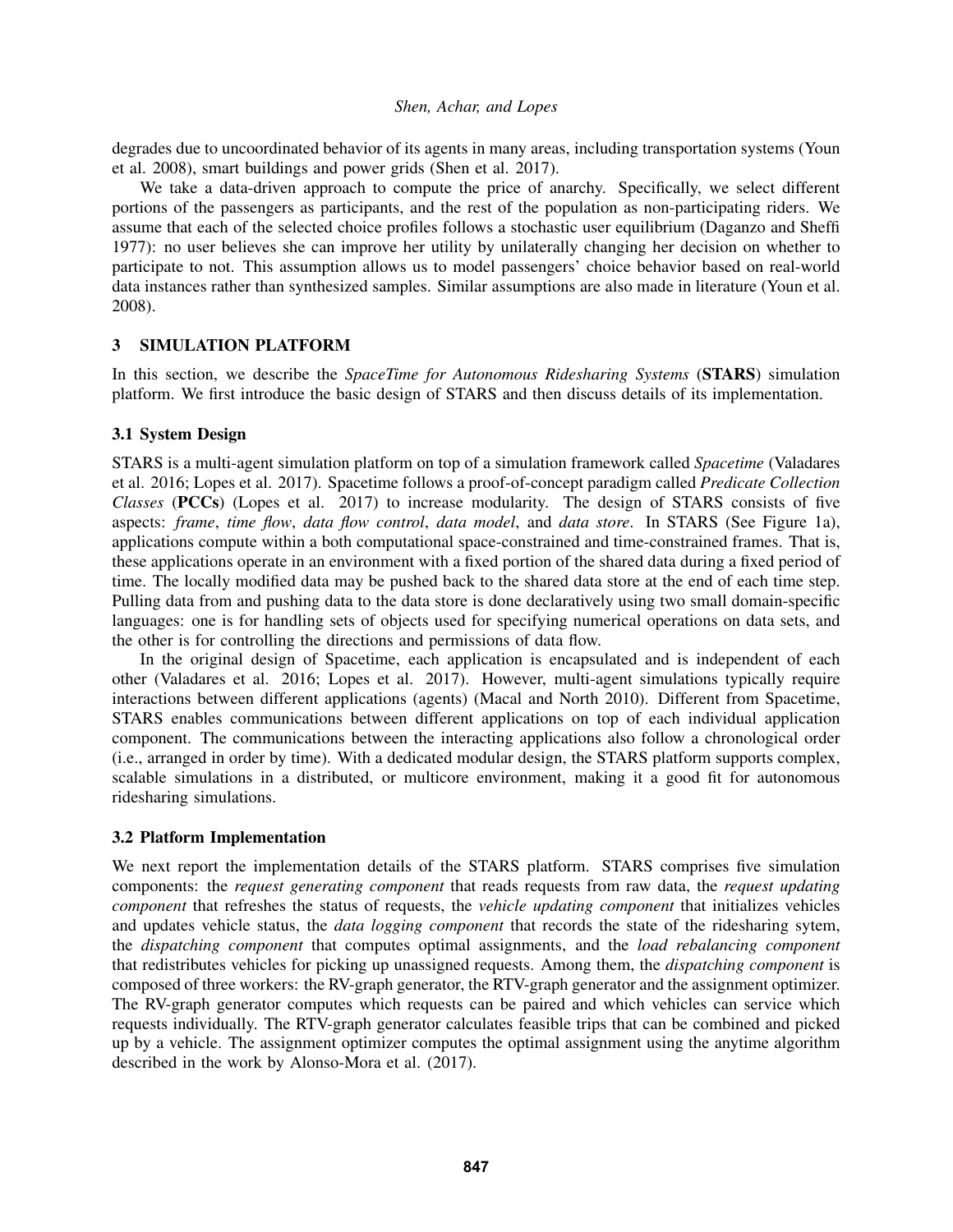

In STARS, each component independently fulfills its role in the simulation within a frame that has predefined computational space and time flow. In what follows we discuss the role of each agent in turn.

Figure 1: The STARS simulation platform.

- **Request Generating:** The request generating component produces request objects and pushes them to the data store every time interval  $\theta$  ( $\theta = 1s$  in our experiments). A request is defined as a tuple of origin, destination, the time of the request, the latest acceptable pick-up time, the pick-up time, the expected drop off time, and the earliest possible time for reaching the destination.
- **Request Updating:** Given the locations of the vehicles and the vehicles' passengers (the requests that are being serviced by the vehicles), the request updating component refreshes the status of the requests every time interval  $θ$  ( $θ$  = 0.5*s* in our experiments). If the destination of a request has been reached, the request will be deleted.
- Data Logging: The component records the state of the assignment, vehicles, and the requests every time interval  $\theta$  ( $\theta = 0.5s$  in our experiments).
- **Dispatching:** The dispatching component performs three steps using the algorithm described in (Alonso-Mora et al. 2017): Computing the pairwise request-vehicle RV graph, generating the request-trip-vehicle RTV graph and calculating the optimal assignment. We elaborate each step in turn as follows:
	- *Computing RV graph:* Given available vehicles and a batch of requests, this step is to compute the requests that can be pairwise combined, and to search the vehicles that can serve which requests individually  $(\theta = 30s)$  in our experiments).
	- *Generating RTV graph:* Given the RV graph, this step is to find feasible trips that can be combined and picked up by a vehicle subject to all the constraints. It is done by computing complete subgraphs or cliques of the RV graph ( $\theta = 30s$  in our experiments).
	- *Calculating the optimal assignment:* Given the RTV graph, this step is to calculate the optimal assignment of vehicles to trips with one trip per vehicle at most. It is solved incrementally by formalizing the problem into an Integer Linear Program  $(\theta = 30s$  in our experiments).
- **Vehicle Updating:** Given the assignment computed by the dispatching component, the vehicle updating component adds the requests in the assigned trip to the respective vehicles. Once the an assignment has been processed, it will be deleted from the data store. The component updates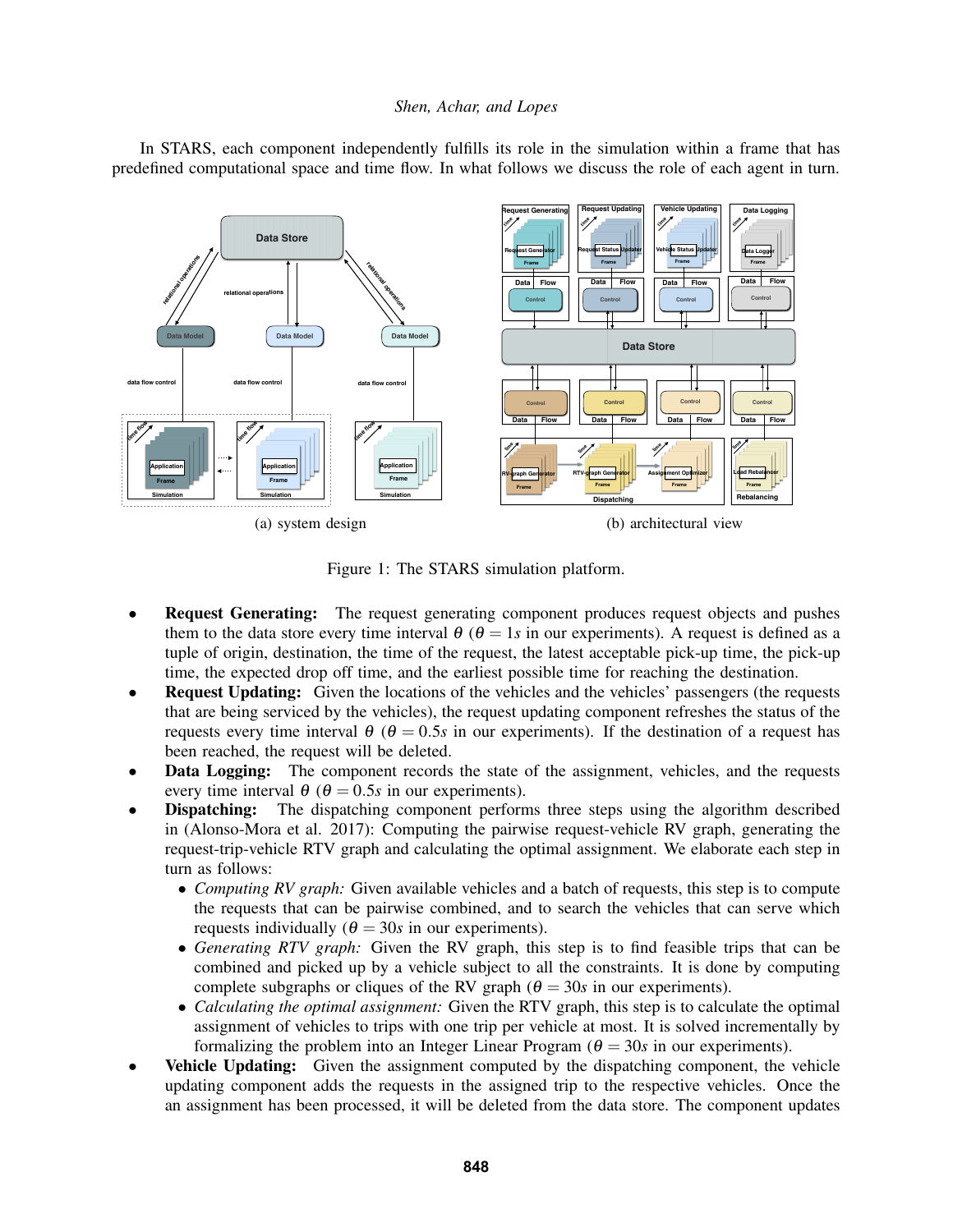the location of each vehicle according to the designated route associated with it ( $\theta = 0.5s$  in our experiments). The vehicles are initialized at the beginning of the simulation.

**Load Rebalancing:** Given the idle vehicles, and the unassigned requests, the rebalancing component redistributes vehicles to the locations of unassigned requests ( $\theta = 30s$  in our experiments). Specifically, after each assignment, if there are some unassigned requests and some available vehicles, the rebalancing process is executed.

STARS adopts a modular design, making it easily expandable and configurable. By using the stateof-the-art dispatching algorithm (Alonso-Mora et al. 2017), STARS is capable of simulating real-time operations of autonomous ridesharing systems that have thousands of requests and vehicles at the same time in large road networks. Thus, it is feasible to use STARS to conduct extensive simulations with realworld data in ridesharing to gain insights on how user participation influences the efficiency of autonomous ridesharing systems.

### 4 DATA AND METHODS

This section describes the experimental settings, including the dataset used in the simulations, and the procedures followed to investigate the impact of user participation in autonomous ridesharing systems.

#### 4.1 Dataset

We used the New York City Taxi trip Dataset (Donovan and Work 2016) to generate the trip demand in the experiments. The New York City Taxi Dataset includes trips in which a vehicle only served one passenger as well as the ones where several passengers shared a taxi. We selected a typical week (i.e., a week without major holidays included) in the year of 2011, from Monday, June 6th 00:00:00, to Sunday, June 12th 23:59:59, as the time duration for simulating the operation of the autonomous ridesharing systems. We extracted the whole week's trips of which the origins and the destinations were within Manhattan from the raw dataset. The resulting dataset contains 3,014,628 trips ranging from 391,246 (Saturday) to 465,331 (Monday) per day. The trips were originally serviced by a fleet of 13,586 taxis. Each trip in the raw data has the following attributes: pickup datetime, dropoff datetime, passenger count, pickup longitude, pickup latitude, dropoff longitude, and dropoff latitude.

In this work, we defined a request r as a tuple  $(o_r, d_r, tr_r, tlp_r, tp_r, td_r, te_r, m_r)$ , where  $o_r$  denotes the origin,  $d_r$  is the destination,  $tr_r$  represents the time of the request,  $tlp_r$  is the latest acceptable pickup time, *t p<sup>r</sup>* denotes the pickup time, *td<sup>r</sup>* is the expected dropoff time, *te<sup>r</sup>* denotes the earliest dropoff time possible, and  $m_r$  indicates user participation – user *r*'s decision on whether to participate in a shared ride (i.e.,  $m_r = 1$ ) or to opt for a private one (i.e.,  $m_r = 0$ ). Since the raw data does not include all the information as required for autonomous ridesharing simulations, we processed the data with the following procedures: we used the pickup datetime as the request time. We calculated the latest acceptable pickup time by  $tlp_r = tr_r + \Omega$ , where  $\Omega$  is the maximum waiting time allowed in a ridesharing system. The earliest dropoff time possible  $te_r$  is computed by  $te_r = tr_r + \tau(o_r, d_r)$ , where  $\tau(o_r, d_r)$  is the shortest travel time from  $o_r$  to  $d_r$ . The total delay  $\delta_r$  due to ridesharing for a serviced request *r* is calculated by  $\delta_r = td_r - te_r$ . In our experiments, we required that  $\delta_r \leq \Delta$  for all serviced requests, where  $\Delta$  is the maximum delay allowed in a ridesharing system. That is, for all *r*, we have  $td_r \leq te_r + \Delta$ .

We converted the road map of Manhattan into a graph with 4,092 nodes and 9,453 edges. We then estimated the hourly travel time on each edge for each day of the week by using the method described in the work by Santi et al. (2014). With the road network and the travel time estimate, we precomputed the shortest paths and travel time between all the nodes in the network and then stored the calculated results in a lookup table for later use.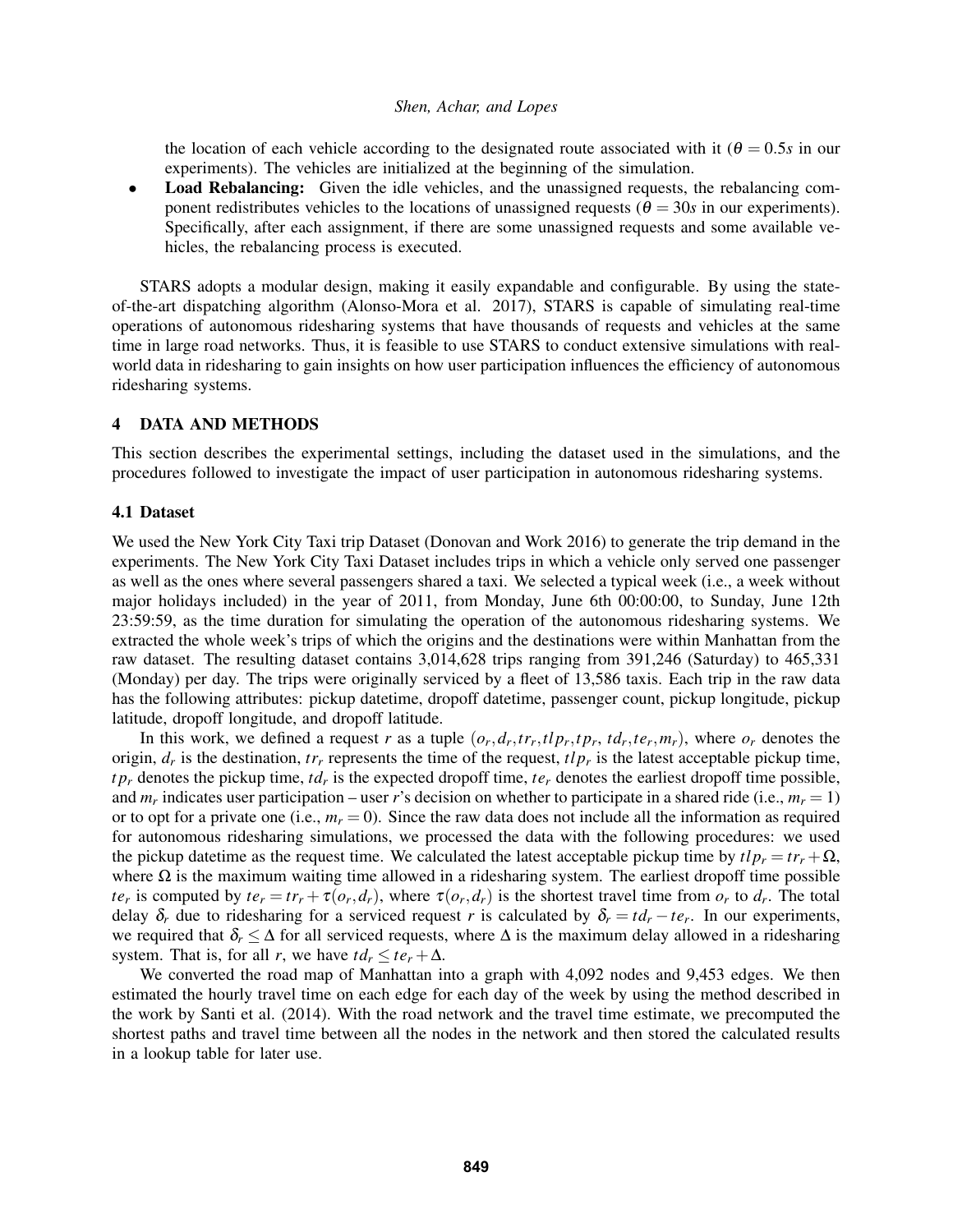### 4.2 Methods

To study how user participation affects ARS' performance, we selected the following metrics: the service rate (the percentage of requests serviced, the higher the better), the mean waiting time (the smaller the better), the mean in-car delay (the difference between the travel delay and the waiting time, the smaller the better), the percentage of shared rides (the higher the better), the mean travel distance (the smaller the better) and the total cost (the smaller the better). Let *R* denote the set of requests, *P* represent the set of profiles that characterize all the passengers' choices on participation, and  $p = (m_r)_{r \in R}$  be a generic profile in *P*. The total cost  $\mathcal{C}(p)$  of the system under the profile *p* is the sum of travel delay  $\delta_r$  of all serviced requests  $r \in R_o \subseteq R$  plus a constant cost  $c_d$  ( $c_d = 1000$  in our experiments) for each denied request  $r \in R_d = R \setminus R_o$ . That is,

$$
\mathscr{C}(p) = \sum_{r \in R_o} \delta_r + \sum_{r \in R_d} c_d \,. \tag{1}
$$

The price of anarchy due to passengers' uncoordinated behavior of ridesharing participation is defined as

$$
PoA = \frac{\max_{p \in P_{\text{Sue}}} \mathcal{C}(p)}{\min_{p \in P} \mathcal{C}(p)},
$$
\n(2)

where  $P_{\textit{Sue}} \subseteq P$  is the set of choice profiles under stochastic user equilibria.

We varied the percentage of user participation from 0% to 100% with an increasing step of 10% to see how different levels of user participation affects the performance of different systems. We used the stratified sampling method (Neyman 1934) to select the participating requests because previous research indicates that differences in both neighborhoods and hour of the day can affect passengers' choices of commute modes (Jackson and Jucker 1982; Schwanen and Mokhtarian 2005). The method first categorized the request data into 888 subgroups according to both spatial differences (37 neighborhoods in Manhattan, see Figure 2b) and temporal variations (24 hours, see Figure 2d). For each subgroup, it then randomly selected corresponding percent of requests as the participating requests  $(m<sub>r</sub> = 1)$  and the rest as the non-participating requests  $(m<sub>r</sub> = 0)$ . This produced 11 datasets in total, with each contained the request data for a week.

We considered autonomous ridesharing systems with different settings, including vehicle fleet sizes (1000, 2000, 3000, and 4000), vehicle capacities (1, 2, 4, 6, 8, and 10) and maximum waiting time (2, 4, 6, and 8 minutes). The maximum delay time allowed, including both waiting time and in-car delay time, was calculated by doubling the maximum waiting time (i.e., 4, 8, 12, and 16 minutes). This resulted in 96 different ridesharing systems. For each system, we performed a simulation on the STARS platform with each of the 11 generated datasets using the anytime optimal algorithm described in (Alonso-Mora et al. 2017). There were 1,056 simulations in total. For each simulation, we recorded the following information: service rate, average in-car delay  $(\delta - \omega)$ , average waiting time, mean distance traveled by each vehicle during a day, the percentage of shared rides, and the total cost. For each ridesharing system, we then computed the price of anarchy by assuming  $P_{\textit{Sue}} \subseteq P = \{p_l\}$ , where  $l \in \{0\%, 10\%, 20\%, 30\%, ..., 100\% \}$  is the percentage of user participation, and  $p_l$  denotes the profile where there are  $l$  percent of users that are willing to take a shared ride. Essentially, a profile is a set of all users' decisions on whether to participate in ridesharing or not. We performed another two groups of experiments to study if user participation affects the efficiency of the same ridesharing system with different request density and different traffic conditions. In the first group, we varied the request density. The typical travel demand in Manhattan are about 3,000,000 trips per week. We compared three kinds of density: half of the demand  $(x0.5, y$  removing the even number of requests), the nominal demand  $(x1.0)$ , and double of the demand  $(x2.0)$ , by adding the requests of the subsequent week). In the second group, we used the travel time estimate of three different periods in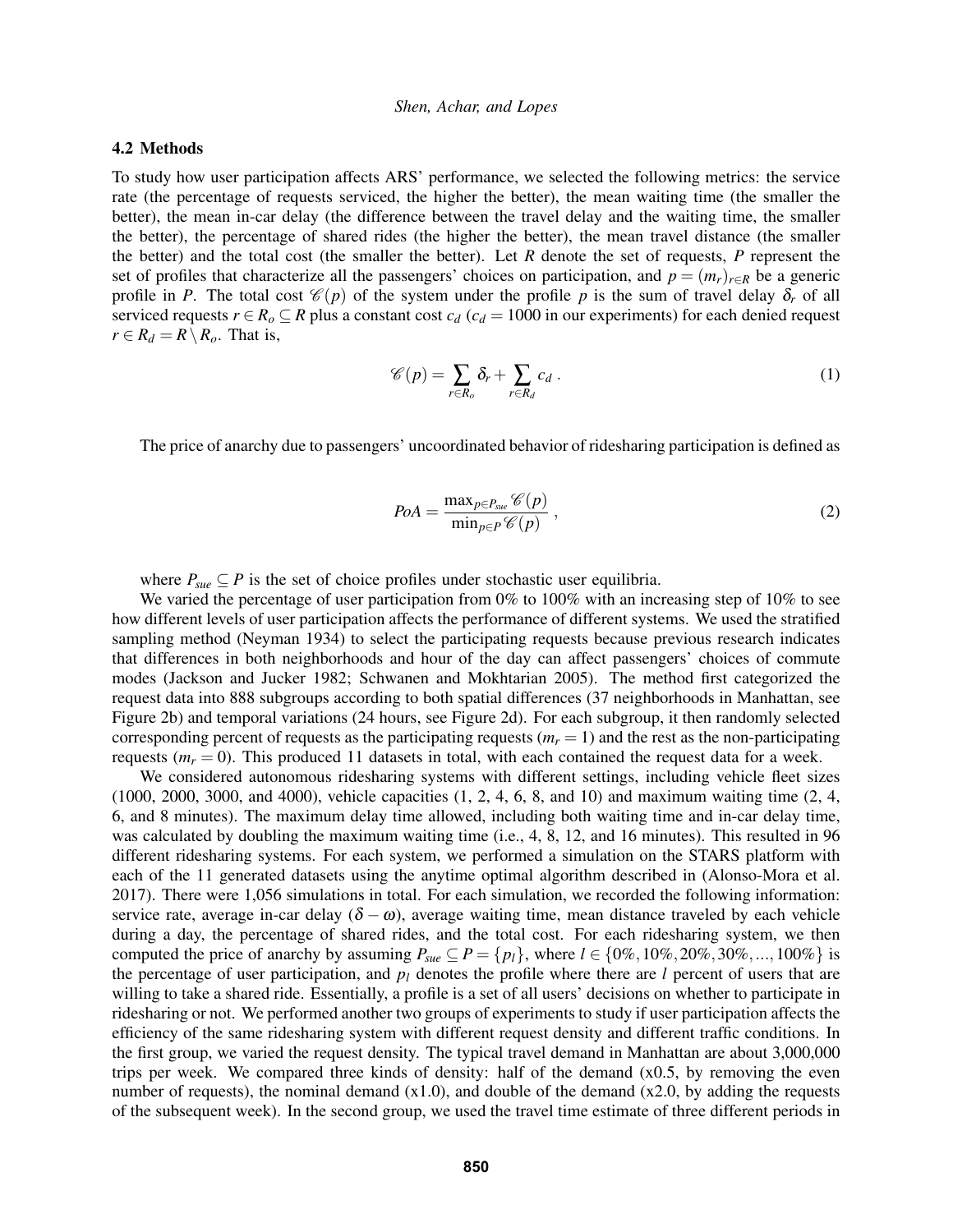the day: the estimate at 12:00 (lower speed than the average, see Figure 2c), the estimate at 19:00 (higher speed than the average), and the mean daily travel time estimate (average speed). For each condition in each of the group, we ran a simulation on the same ridesharing system (fleet size  $= 3000$ , capacity  $= 4$ , maximum waiting time  $= 6$  miniutes).



Figure 2: The distribution of request (a), the request count per square mile of each neighborhood (b), the average traffic speed per hour (c), and the request count per hour (d) in Manhattan on Wednesday, June 8th, 2011.

All the simulations were conducted on the same 24-core 3.0GHz Linux machine with 128GB RAM. We used the Gurobi solver (version 7.0.2 with free Academic license) for mixed integer programming optimization. To reduce the total time for simulations, all the time steps for all simulations were multiplied by a discounting factor 0.1. The 1,122 simulations took five weeks.

### 5 RESULTS

This section describes the experimental results, followed by a discussion of their implications.

### 5.1 Main Observations

Based on the data points from the numerical simulations, we highlight six main observations. We will next discuss each in turn.

Observation 1 User participation typically improves the performance of autonomous ridesharing systems, but the degree of improvement generally slows down as user participation increases to a high level.

This was observed in all the ARS in terms of total cost, service rate, mean waiting time, percentage of shared rides, and average distance traveled by each vehicle during a day. Due to space limitations, we will report the findings mainly based on the total cost.

Figure 3 shows that when the levels of user participation increased, the total cost of all the ridesharing systems (capacity  $\geq$  2) decreased. This was expected since a higher degree of user participation provided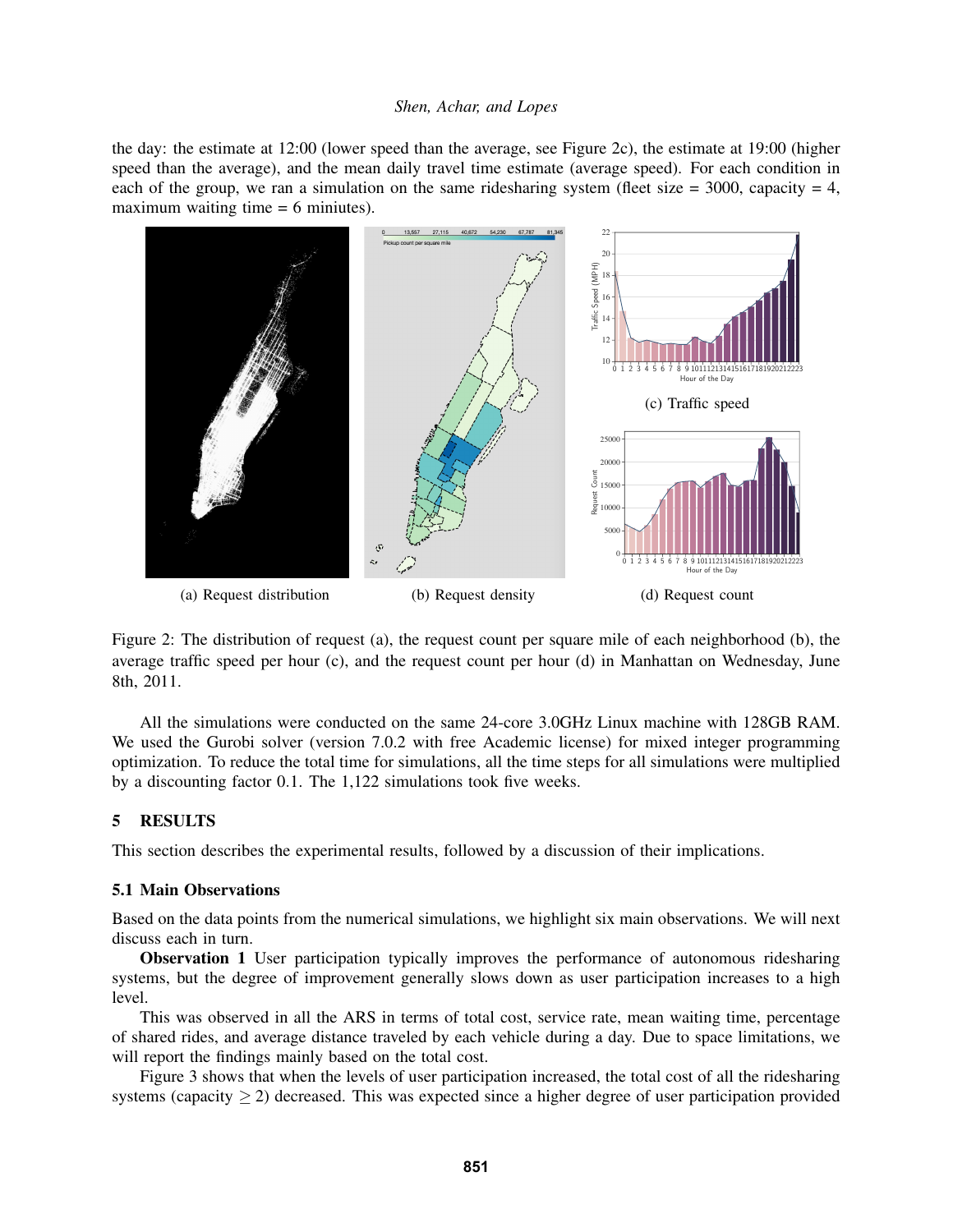

Figure 3: Estimated total cost for ridesharing systems with different configurations.

the rideshairng systems with more room for system-wide optimization: more requests were paired for shared rides and subsequently were serviced. However, when the level of user participation increased to a high level (i.e., above 80%), the degree of cost reduction slowed down. This was also expected because when the level of user participation reached to certain level, substantial improvement by system optimization no longer sustained due to physical limits of the transportation systems such as spatial and temporal factors (Tsao and Lin 1999).

Note that systems in which the vehicles have the capacity of 1 are excluded since they are not capable of offering carpooling services. In our work, we listed the performance of these systems for comparison purpose only.

**Observation 2** User participation typically has a greater impact on the performance of autonomous ridesharing systems with small fleets of high-capacity vehicles.

Figure 3 shows that the ARS experienced a larger degree of cost reduction when they were equipped with small fleets of high-capacity vehicles. For instance, higher degree of performance improvement was observed in the ridesharing systems with the following conditions: (1) Vehicle Size = 1000, Capacity =  $8$ (See Figure 3E); (2) Vehicle Size = 1000, Capacity = 10 (See Figure 3F); (3) Vehicle Size = 2000, Capacity  $= 8$  (See Figure 3K); and (4) Vehicle Size  $= 2000$ , Capacity  $= 10$  (See Figure 3L). This trend implies that participation tends to have a greater impact on the performance of ARS with small fleets of high-capacity vehicles than others. An explanation for this trend is that the service rates for the former systems were initially quite low  $(20\% - 40\%)$  due to small fleet sizes and no ridesharing participants. As the level of user participation increases, the large capacity of the vehicles allowed a higher degree of ride sharing, making the degree of performance improvement substantially higher than others.

Observation 3 User participation typically has a smaller impact on the performance of autonomous ridesharing systems with a short period of maximum waiting time allowed. This was also observed in ARS with all the configurations. For example, Figure 3B demonstrates that systems with maximum waiting time of 2 minutes had a lower degree of cost cutting than the other three systems. The cost of the system with maximum waiting time of 2 minutes dropped from 1.0 to 0.88 as the participation level increased from 0% to 100%, while the system with maximum waiting time of 8 minutes experienced a greater reduction (from 1.0 to 0.72) in the total cost. This reason is that a looser constraint on maximum waiting time enabled the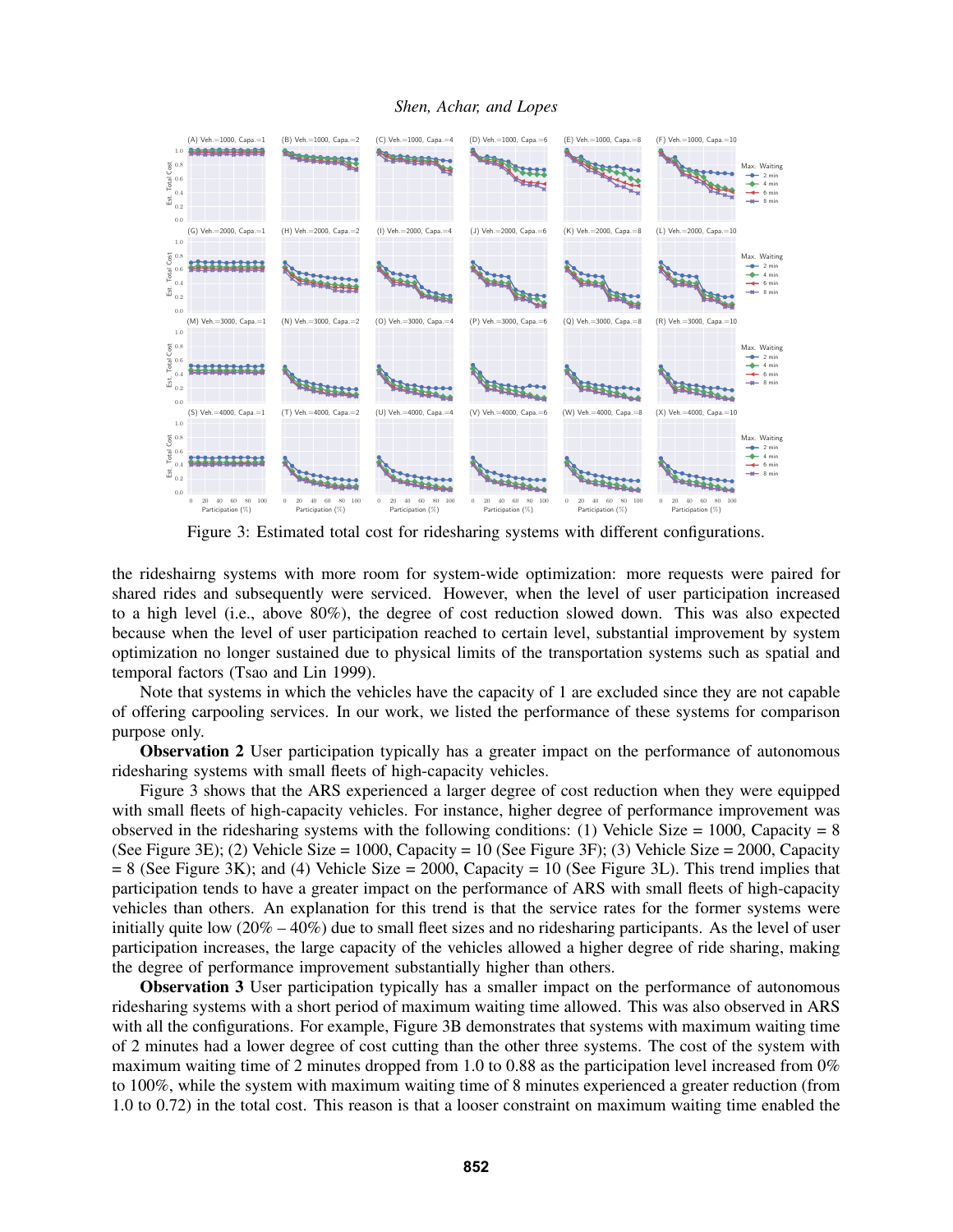

Figure 4: Price of anarchy for ridesharing systems with different configurations.

systems to service more requests, which was not possible if given a narrow time frame. Similar patterns were also found when the vehicle capacity varied while other settings kept unchanged: systems with larger capacity tended to have a larger shrinkage in the cost.

Observation 4 As the fleet size increases, the price of anarchy due to users' uncoordinated choices on participation typically first increases and then decreases.

Figure 4 shows that as the fleet size increased, the price of anarchy first rose steeply (from Vehicle Size  $= 1000$  to 2000) and then dropped to a level with small fluctuations (from Vehicle Size  $= 2000$  to 4000). Specifically, when the fleet size was small (1000), the price of anarchy climbed gradually as the vehicle capacity increased. When the fleet size increased to 2000, the price of anarchy jumped more than doubled when the vehicle capacity was switched from 2 to 4, for all conditions of maximum waiting time. Several factors contributed to this sharp rise: the service rate of the system with vehicle capacity 2 experienced a larger boost than that of the system with vehicle capacity 4, while the changes in the average in-car delay and the mean waiting time kept the same pace.

It is interesting to note that when the fleet size was large  $(> 3000)$ , the price of anarchy fluctuated slightly as the vehicle capacity changed. The price of anarchy for systems with a fleet size of 3000 was almost the same as the systems with a fleet of 4000 vehicles. The reason is that the service rates for both conditions were initially at the same level (about 60%), and systems with both configurations were sufficient for satisfying the travel demand of daily commuters in Manhattan. This implies that a fleet of 3000 vehicles might serve the travel demand of passengers in Manhattan reasonably well. This was consistent with the results by Alonso-Mora et al. (2017). It further indicates that appropriate configurations of the autonomous ridesharing systems can be set to keep the inefficiency caused by passengers' uncoordinated behavior on ridesharing participation minimal. When the fleet size was large ( $>$  3000), the PoA experienced a significant increase (more than 50%) when switching the maximum waiting time from 2 minutes to 4 minutes. This was expected since the service rates of systems with both were almost the same, while systems with maximum waiting time of 4 minutes had looser constraints and allowed more room the ride matching than the other. As a result, the former experienced a greater improvement of system efficiency. Interestingly, as the maximum waiting time increased from 6 minutes to 8 minutes, the price of anarchy stayed almost the same despite variations on vehicle capacity or fleet size. The reason is that when the maximum waiting time reaches a sufficient long duration (e.g., 6 minutes), additional waiting time does not improve the performance of ridesharing systems significantly. Other parameters become critical. This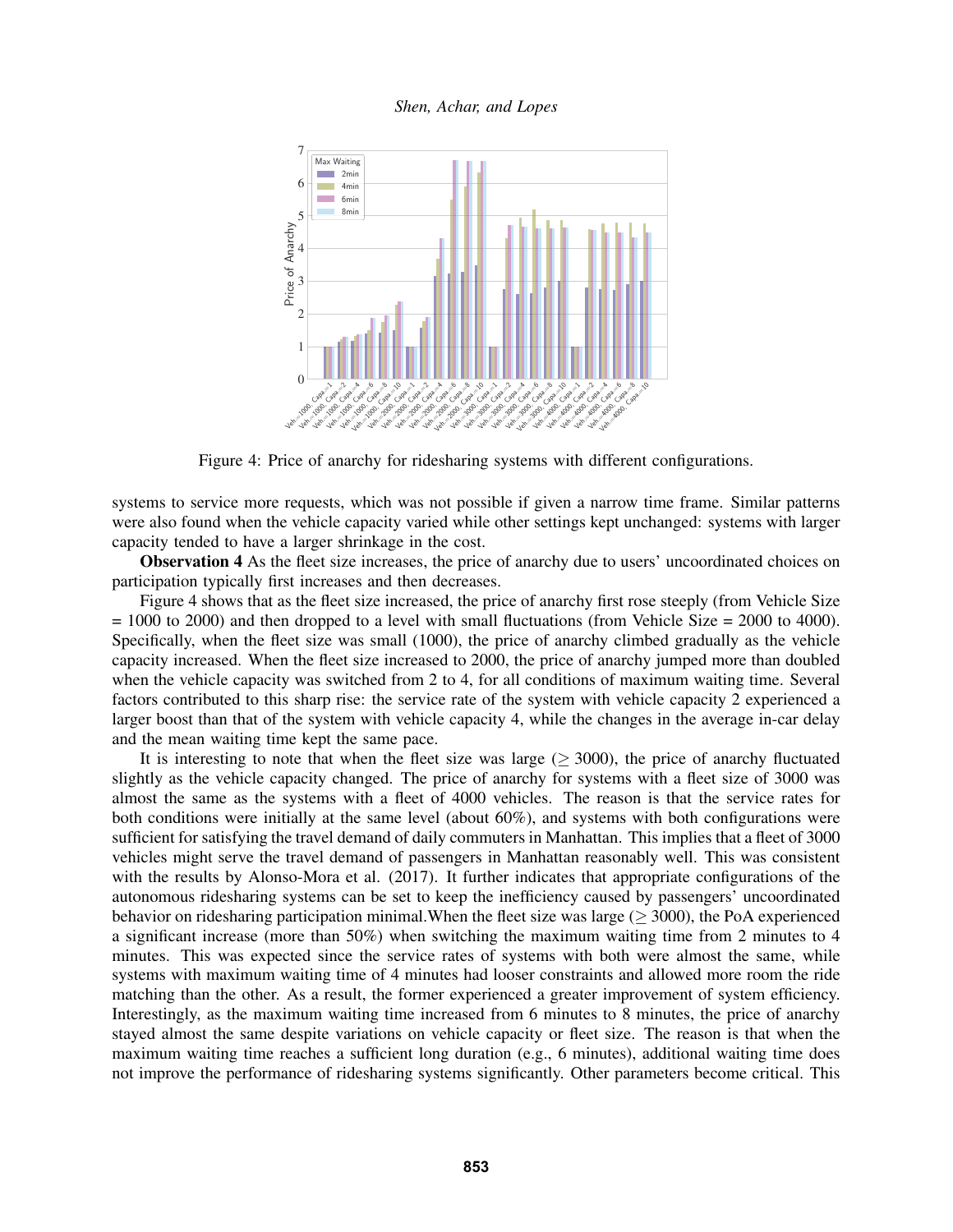implies that it is possible to reduce the influence of user participation on the performance of ridesharing systems by identifying proper maximum waiting time.

Observation 5 Request density or traffic condition typically has little impact on the price of anarchy, although the system efficiency generally boosts when the traffic condition improves or the request density reduces. Figure 5 demonstrates that user participation had similar impact on ridesharing systems with different request density. Specifically, when the level of user participation increased, the total cost decreased (See Figure 5b). This was expected since higher levels of user participation typically increase the chance of successful ride matching (See Figure 5c) and shared rate (See Figure 5f).



Figure 5: A comparison of the price of anarchy and efficiency on a ridesharing system (fleet size =3000, capacity=4, and maximum waiting time  $= 6$  minutes) by varying request density.

Noticeably, the price of anarchy remained almost unchanged (approximately 5.0) as the density increased (See Figure 5a). The reason is described as follows: from Figure 5c, one can see that the service rates of systems with half of the demand (x0.5), and nominal demand (x1.0) were fairly close, and were higher than the service rate of the system with double demand  $(x2.0)$ . However, they grew slower than the service rate of the system with double demand. Although the latter system performed worse than the former two in terms of mean waiting time and mean in-car delay, the ratios between the total cost of the worst state (participation level =  $0\%$ ) and the best state (participation level =  $100\%$ ) were the same.

Observation 6 The price of anarchy due to users' uncoordinated choices on participation typically keeps steady when the maximum waiting time is sufficiently long. Figure 6 illustrates that as the travel condition improved, the system efficiency increased. Similarly, the price of anarchy did not vary according to traffic condition.

### 5.2 Discussion

All the six findings tell a similar story: there are sweet spots (e.g., Vehicle Size = 3000, Capacity = 6, Maximum Waiting Time  $= 6$  minutes) that can be utilized to make tradeoffs to keep the price of anarchy minimal while maintaining a good system efficiency. Stakeholders of ridesharing systems should base decisions regarding system configurations on insights gained from realistic simulations with real-world data when experiments on deployed systems are not possible or too costly. Our work distinguishes itself from game-theoretic approaches in the sense that we do not assume passengers share the same utility function as many works (Roughgarden 2005; Christodoulou and Koutsoupias 2005; Shen et al. 2016) do. In particular, we do not make the assumption that passengers' utilities on participation are determined by a unified function or drawn from a probability distribution. This is because passengers' choices on commuting modes are usually influenced by many factors, such as time variability (Jackson and Jucker 1982),neighborhoods (Schwanen and Mokhtarian 2005),habits and prior experiences (Gargiulo et al. 2015). It is rather difficult or even unrealistic to isolate a utility function or a probability distribution that characterizes all passengers' decision-making processes.While illuminating, we must be careful not to overgeneralize these results. Although we conducted 1,122 simulations on ridesharing systems with 96 configurations, our work is an exploratory study rather than an exhaustive one. Similarly, when sampling the ride requests as the ridesharing participants, it was not possible for us to include all the combinations. Our work is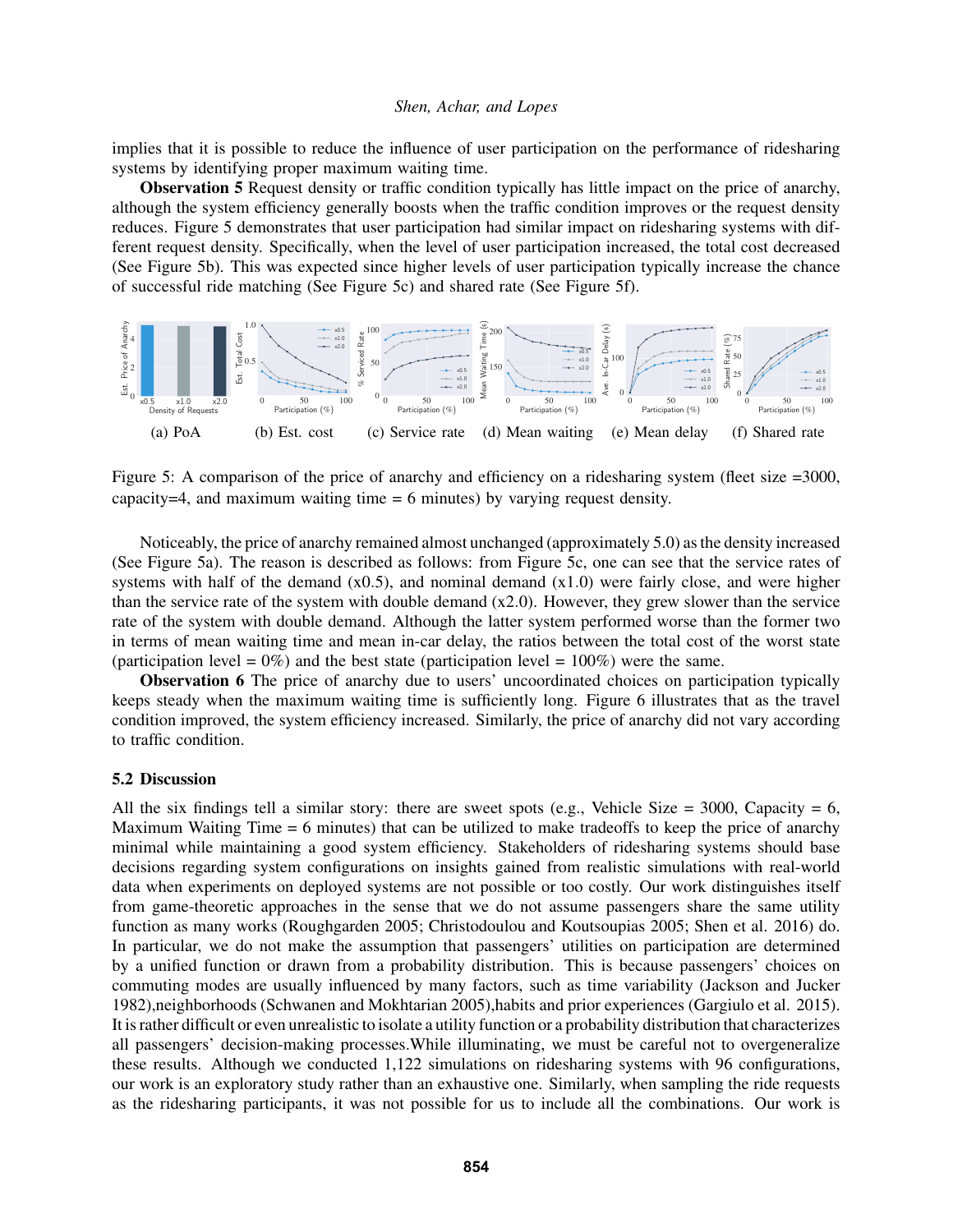intended to spur a pipeline of further studies to deepen our understanding of how human dynamics impact the efficiency of large social-technological systems.



Figure 6: A comparison of the price of anarchy and efficiency on a ridesharing system (fleet size =3000, capacity=4, and maximum waiting time  $= 6$  minutes) by varying the time of the day used for travel time estimate.

## 6 CONCLUSION

In this paper, we describe a modular design for agent-based simulations of ridesharing systems. We introduce a multi-agent simulation platform called STARS, for simulating city-scale, autonomous ridesharing systems. Via extensive experiments on STARS with real-world datasets in ridesharing, we present the first simulation analysis toward quantifying the impact of users' uncoordinated behavior on participation in autonomous ridesharing systems. The two messages to take away are: (1) specific configurations (e.g., fleet size, vehicle capacity, and the maximum waiting time) of ridesharing systems can be identified to counter the effect of user participation on the system efficiency; and (2) tradeoffs between system efficiency and price of anarchy are needed and are often feasible to achieve desired outcomes. There are a number of interesting avenues for further research. One of them is to investigate whether our results will generalize to autonomous ridesharing systems with different road networks. Another one is to develop novel approaches (e.g., incentive mechanisms, information structures and regulations) to reduce the price of anarchy in autonomous ridesharing systems.

## ACKNOWLEDGMENTS

This work was supported by National Science Foundation through grant no. CCF-1526593. The authors would like to thank the anonymous reviewers for their helpful comments.

#### **REFERENCES**

- Alonso-Mora, J., S. Samaranayake, A. Wallar, E. Frazzoli, and D. Rus. 2017. "On-Demand High-Capacity Ride-Sharing Via Dynamic Trip-Vehicle Assignment". *Proceedings Of The National Academy Of Sciences* 114(3):462–467.
- Braekers, K., A. Caris, and G. K. Janssens. 2014. "Exact And Meta-Heuristic Approach For A General Heterogeneous Dial-A-Ride Problem With Multiple Depots". *Transportation Research Part B: Methodological* 67:166–186.
- Christodoulou, G., and E. Koutsoupias. 2005. "The Price Of Anarchy Of Finite Congestion Games". In *Proceedings Of The Thirty-Seventh Annual Acm Symposium On Theory Of Computing*, 67–73. Acm.
- Cordeau, J.-F. 2006. "A Branch-And-Cut Algorithm For The Dial-A-Ride Problem". *Operations Research* 54(3):573–586.
- Daganzo, C. F., and Y. Sheffi. 1977. "On Stochastic Models Of Traffic Assignment". *Transportation Science*:253–274.

Donovan, B., and D. Work. 2016. "New York City Taxi Trip Data (2010-2013)".

Furuhata, M., M. Dessouky, F. OrdÓÑEz, M.-E. Brunet, X. Wang, and S. Koenig. 2013. "Ridesharing: The State-Of-The-Art And Future Directions". *Transportation Research Part B: Methodological* 57:28–46.